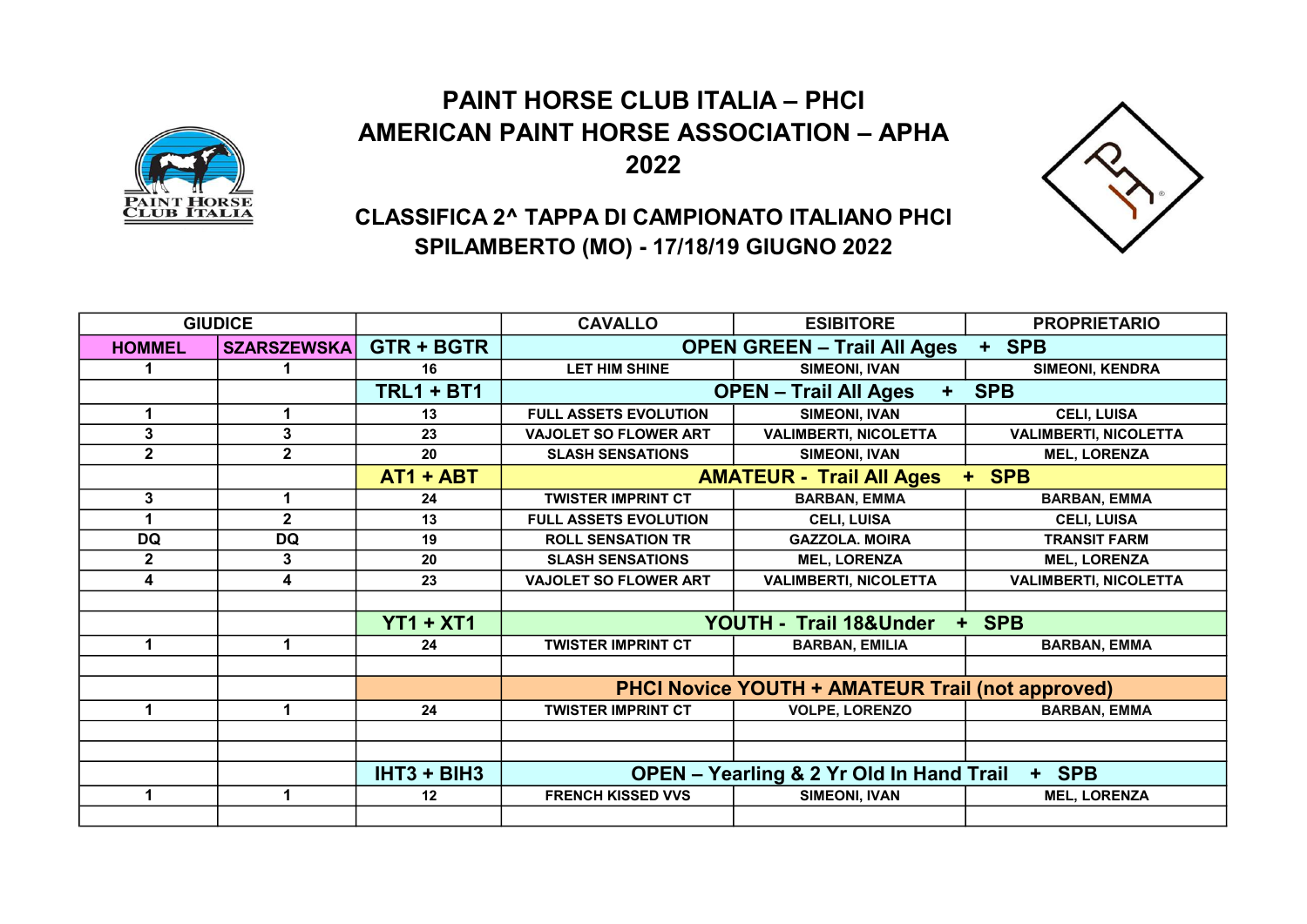|                         |                         | AMH4             | <b>AMATEUR - Halter Mares All Ages</b>        |                                          |                              |
|-------------------------|-------------------------|------------------|-----------------------------------------------|------------------------------------------|------------------------------|
| $\mathbf 1$             | 1                       | 29               | <b>THE STORM</b>                              | SILIBELLO, GIADA                         | SILIBELLO, GIADA             |
| $\mathbf{2}$            | $\mathbf 2$             | 12               | <b>FRENCH KISSED VVS</b>                      | <b>MEL, LORENZA</b>                      | <b>MEL, LORENZA</b>          |
| 3                       | $\overline{3}$          | 23               | <b>VAJOLET SO FLOWER ART</b>                  | <b>VALIMBERTI, NICOLETTA</b>             | <b>VALIMBERTI, NICOLETTA</b> |
|                         |                         | <b>AGCM</b>      | <b>AMATEUR GRAND CHAMPION MARE</b>            |                                          |                              |
| $\mathbf 1$             | $\mathbf 1$             | 29               | THE STORM                                     | SILIBELLO, GIADA                         | SILIBELLO, GIADA             |
|                         |                         | <b>ARCM</b>      | <b>AMATEUR RESERVE CHAMPION MARE</b>          |                                          |                              |
| $\mathbf{1}$            | $\mathbf{1}$            | 12               | <b>FRENCH KISSED VVS</b>                      | <b>MEL, LORENZA</b>                      | <b>MEL, LORENZA</b>          |
|                         |                         | <b>HM13</b>      |                                               | <b>OPEN - Yearling &amp; Older Mares</b> |                              |
| $\mathbf{2}$            | $\mathbf{2}$            | 12               | <b>FRENCH KISSED VVS</b>                      | <b>MEL, LORENZA</b>                      | <b>MEL, LORENZA</b>          |
| 1                       | 1                       | $\overline{15}$  | <b>JEY GIMILUNA</b>                           | <b>PUCCIARELLI, ROSELLA</b>              | <b>PUCCIARELLI, ROSELLA</b>  |
|                         |                         |                  |                                               |                                          |                              |
|                         |                         | <b>AMH7</b>      | <b>AMATEUR - Halter Geldings All Ages</b>     |                                          |                              |
| 1                       | 1                       | 20               | <b>SLASH SENSATIONS</b>                       | <b>MEL, LORENZA</b>                      | <b>MEL, LORENZA</b>          |
| $\overline{2}$          | $\overline{2}$          | 13               | <b>FULL ASSETS EVOLUTION</b>                  | <b>CELI, LUISA</b>                       | <b>CELI, LUISA</b>           |
|                         |                         |                  |                                               |                                          |                              |
|                         |                         | ABS7             | <b>AMATEUR - SPB Halter Geldings All Ages</b> |                                          |                              |
| 1                       | $\mathbf 1$             | 24               | <b>TWISTER IMPRINT CT</b>                     | <b>BARBAN, EMMA</b>                      | <b>BARBAN, EMMA</b>          |
|                         |                         |                  |                                               |                                          |                              |
|                         |                         | <b>HG13</b>      | <b>OPEN - Yearling &amp; Older Geldings</b>   |                                          |                              |
| 4                       | 4                       | 28               | <b>SG CASPER DOC HITTER</b>                   | <b>PUCCIARELLI, ROSELLA</b>              | <b>PUCCIARELLI, ROSELLA</b>  |
| 5                       | 5                       | 27               | <b>MR BLUE EYES IMPRINT</b>                   | <b>BARBAN, MARIANO</b>                   | <b>BARBAN, MARIANO</b>       |
| $\mathbf{3}$            | $\mathbf 3$             | 13               | <b>FULL ASSETS EVOLUTION</b>                  | <b>CELI, LUISA</b>                       | <b>CELI, LUISA</b>           |
| $\mathbf{2}$            | $\mathbf 2$             | 16               | <b>LET HIM SHINE</b>                          | <b>SIMEONI, IVAN</b>                     | <b>SIMEONI, KENDRA</b>       |
| 1                       | $\mathbf{1}$            | 20               | <b>SLASH SENSATIONS</b>                       | <b>MEL, LORENZA</b>                      | <b>MEL, LORENZA</b>          |
|                         |                         | AGC <sub>3</sub> | <b>GRAND CHAMPION GELDING</b>                 |                                          |                              |
| $\mathbf{1}$            | $\mathbf{1}$            | 20               | <b>SLASH SENSATIONS</b>                       | <b>MEL, LORENZA</b>                      | <b>MEL, LORENZA</b>          |
|                         |                         | ARC3             | <b>RESERVE CHAMPION GELDING</b>               |                                          |                              |
| 1                       | $\mathbf 1$             | 16               | <b>LET HIM SHINE</b>                          | <b>SIMEONI, IVAN</b>                     | <b>SIMEONI, KENDRA</b>       |
|                         |                         | YG1              | YOUTH - Halter Geldings All Ages              |                                          |                              |
| 5                       | 5                       | 30               | <b>ACTION DELTAS PEPPY</b>                    | <b>SAVIOLA, LJUBA</b>                    | <b>SAVIOLA, LJUBA</b>        |
| $\overline{\mathbf{4}}$ | $\overline{\mathbf{4}}$ | 27               | <b>MR BLUE EYES IMPRINT</b>                   | <b>BARBAN, EMILIA</b>                    | <b>BARBAN, MARIANO</b>       |
| $\mathbf{2}$            | 3                       | 13               | <b>FULL ASSETS EVOLUTION</b>                  | <b>MICHIELIN, ANNALISA</b>               | <b>CELI, LUISA</b>           |
| 1                       | $\overline{2}$          | 16               | <b>LET HIM SHINE</b>                          | <b>SIMEONI, KENDRA</b>                   | <b>SIMEONI, KENDRA</b>       |
| $\mathbf{3}$            | $\mathbf{1}$            | 22               | <b>TR ZIPPO BREAD</b>                         | <b>STRADIOTTO, ALEX</b>                  | <b>FIETTA, EMANUELE</b>      |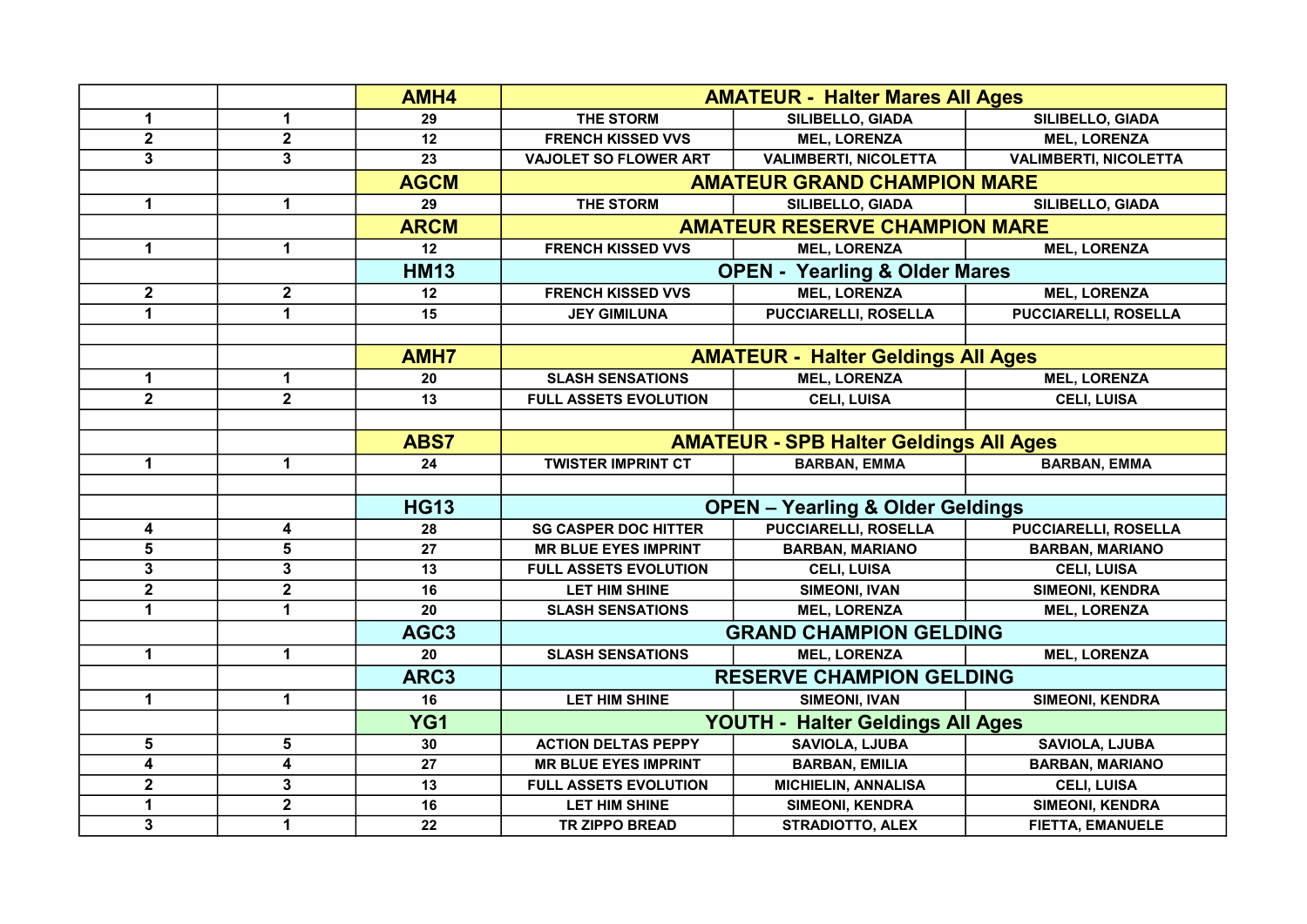|              |                         | <b>YGCG</b>   | YOUTH GRAND CHAMPION GELDING                                                |                                                              |                             |
|--------------|-------------------------|---------------|-----------------------------------------------------------------------------|--------------------------------------------------------------|-----------------------------|
|              | $\mathbf 1$             | 22            | <b>TR ZIPPO BREAD</b>                                                       | <b>STRADIOTTO, ALEX</b>                                      | <b>FIETTA, EMANUELE</b>     |
| $\mathbf{1}$ |                         | 16            | <b>LET HIM SHINE</b>                                                        | <b>SIMEONI, KENDRA</b>                                       | <b>SIMEONI, KENDRA</b>      |
|              |                         | <b>YRCG</b>   | YOUTH RESERVE CHAMPION GELDING                                              |                                                              |                             |
|              | $\mathbf 1$             | 16            | <b>LET HIM SHINE</b>                                                        | <b>SIMEONI, KENDRA</b>                                       | <b>SIMEONI, KENDRA</b>      |
| $\mathbf 1$  |                         | 13            | FULL ASSETS EVOLUTION                                                       | <b>MICHIELIN, ANNALISA</b>                                   | <b>CELI, LUISA</b>          |
|              |                         | XG1           | YOUTH - SPB Halter Geldings All Ages                                        |                                                              |                             |
| $\mathbf 1$  | $\mathbf 1$             | 24            | <b>TWISTER IMPRINT CT</b>                                                   | <b>BARBAN, EMILIA</b>                                        | <b>BARBAN, EMMA</b>         |
|              |                         |               |                                                                             |                                                              |                             |
|              |                         |               |                                                                             |                                                              |                             |
|              |                         | AMH1          | <b>AMATEUR - Halter Stallions All Ages</b>                                  |                                                              |                             |
| $\mathbf 1$  | $\mathbf 1$             | 25            | <b>DESERT FLOWER DREAM</b>                                                  | <b>RARAU, RADU TRAIAN</b>                                    | <b>BARBARA, MIRIAM</b>      |
|              |                         |               |                                                                             |                                                              |                             |
|              |                         | ABS1          | <b>AMATEUR - SPB Halter Stallions All Ages</b>                              |                                                              |                             |
| $\mathbf 1$  | $\mathbf 1$             | 19            | <b>ROLL SENSATION TR</b>                                                    | <b>GAZZOLA. MOIRA</b>                                        | <b>TRANSIT FARM</b>         |
|              |                         |               |                                                                             |                                                              |                             |
|              |                         | <b>HS13</b>   | <b>OPEN - Yearling &amp; Older Stallions</b>                                |                                                              |                             |
| $\mathbf 1$  | $\mathbf 1$             | 25            | <b>DESERT FLOWER DREAM</b>                                                  | <b>SEGNERI, STEFANO</b>                                      | <b>BARBARA, MIRIAM</b>      |
|              |                         |               |                                                                             |                                                              |                             |
|              |                         |               |                                                                             |                                                              |                             |
|              |                         | <b>OTCC</b>   | <b>OPEN - Color Class, One Yr &amp; Older - All Sexes</b>                   |                                                              |                             |
| 4            | 4                       | 27            | <b>MR BLUE EYES IMPRINT</b>                                                 | <b>BARBAN, MARIANO</b>                                       | <b>BARBAN, MARIANO</b>      |
| $\mathbf{2}$ | $\overline{\mathbf{2}}$ | 31            | <b>GRACE CUSTOM GUN</b>                                                     | <b>UBALDI, FANNY</b>                                         | <b>LOTTICI, FABRIZIO</b>    |
| $\mathbf 3$  | 3                       | 25            | <b>DESERT FLOWER DREAM</b>                                                  | <b>SEGNERI, STEFANO</b>                                      | <b>BARBARA, MIRIAM</b>      |
| $\mathbf{1}$ | $\mathbf{1}$            | 15            | <b>JEY GIMILUNA</b>                                                         | <b>PUCCIARELLI, ROSELLA</b>                                  | <b>PUCCIARELLI, ROSELLA</b> |
|              |                         |               |                                                                             |                                                              |                             |
|              |                         |               |                                                                             |                                                              |                             |
|              |                         | <b>ATCC</b>   |                                                                             | <b>AMATEUR - Color Class, One Yr &amp; Older - All Sexes</b> |                             |
| 1            | 1                       | 29            | <b>THE STORM</b>                                                            | SILIBELLO, GIADA                                             | <b>SILIBELLO, GIADA</b>     |
|              |                         |               |                                                                             |                                                              |                             |
|              |                         | $LLN3 + BLL3$ | <b>OPEN - Yearling &amp; 2 Yr Old Longe Line</b><br><b>SPB</b><br>$\ddot{}$ |                                                              |                             |
| $\mathbf 1$  | 1                       | 12            | <b>FRENCH KISSED VVS</b>                                                    | <b>SIMEONI, IVAN</b>                                         | <b>MEL, LORENZA</b>         |
|              |                         |               |                                                                             |                                                              |                             |
|              |                         | ALL1 + ABL2   | <b>AMATEUR - Yearling &amp; 2 Yr Old Longe Line</b><br><b>SPB</b><br>÷.     |                                                              |                             |
| $\mathbf{1}$ | $\mathbf 1$             | $12 \,$       | <b>FRENCH KISSED VVS</b>                                                    | <b>MEL, LORENZA</b>                                          | <b>MEL, LORENZA</b>         |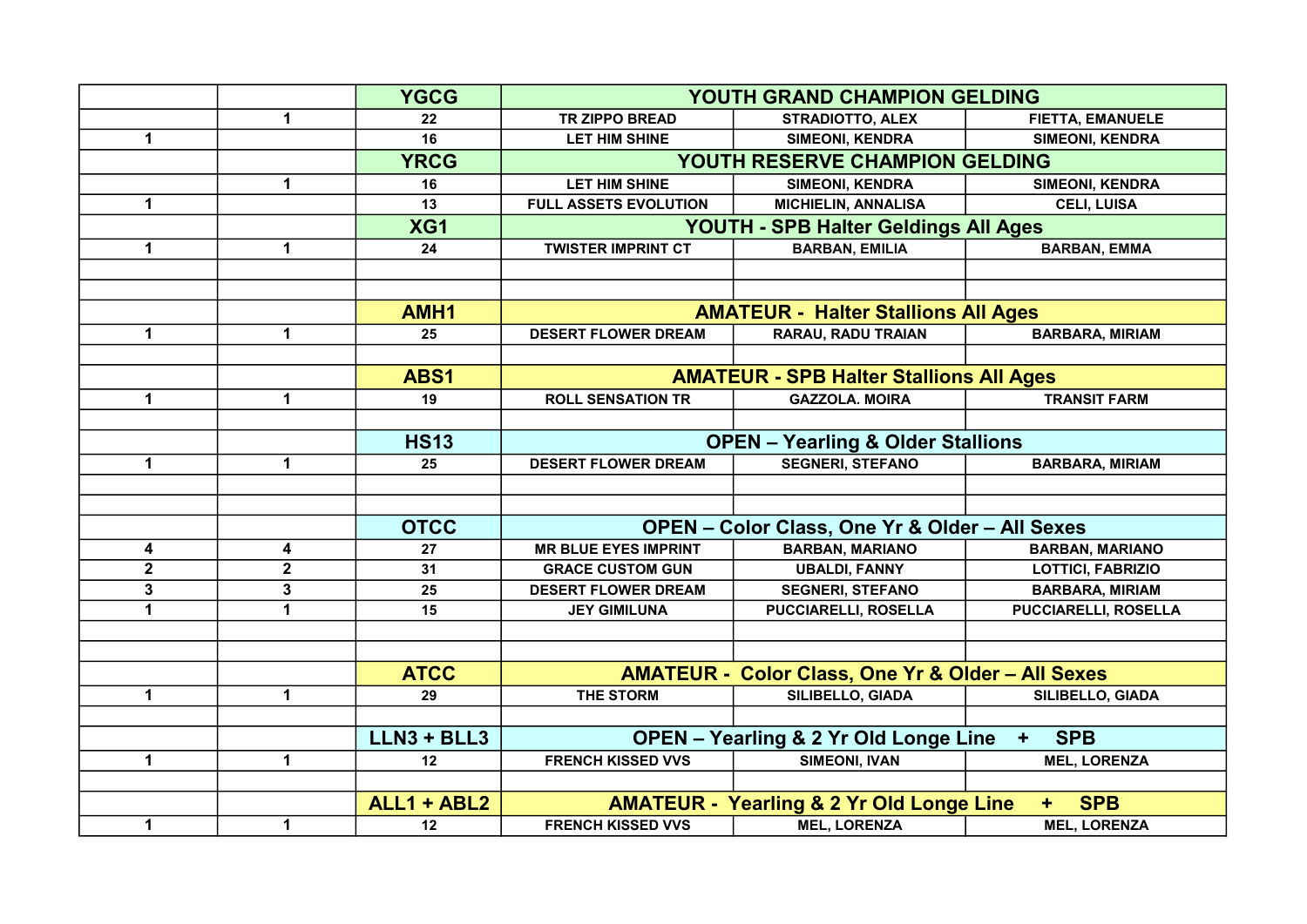|                |                      | <b>ASH1 + ABSH</b> |                                                                              | <b>AMATEUR - Showmanship All Ages +</b>              | <b>SPB</b>                   |  |
|----------------|----------------------|--------------------|------------------------------------------------------------------------------|------------------------------------------------------|------------------------------|--|
| $\mathbf{3}$   | 4                    | 24                 | <b>TWISTER IMPRINT CT</b>                                                    | <b>BARBAN, EMMA</b>                                  | <b>BARBAN, EMMA</b>          |  |
| 1              | 1                    | 23                 | <b>VAJOLET SO FLOWER ART</b>                                                 | <b>VALIMBERTI, NICOLETTA</b>                         | <b>VALIMBERTI, NICOLETTA</b> |  |
| 5              | 5                    | 29                 | THE STORM                                                                    | SILIBELLO, GIADA                                     | SILIBELLO, GIADA             |  |
| 4              | $\mathbf 3$          | 20                 | <b>SLASH SENSATIONS</b>                                                      | <b>MEL, LORENZA</b>                                  | <b>MEL, LORENZA</b>          |  |
| $\mathbf{2}$   | $\overline{2}$       | 19                 | <b>ROLL SENSATION TR</b>                                                     | <b>GAZZOLA. MOIRA</b>                                | <b>TRANSIT FARM</b>          |  |
|                |                      | YSH1 + XSH1        | <b>YOUTH -</b><br><b>Showmanship 18 &amp; Under</b><br><b>SPB</b><br>$+$ $-$ |                                                      |                              |  |
| 1              | 1                    | 24                 | <b>TWISTER IMPRINT CT</b>                                                    | <b>BARBAN, EMILIA</b>                                | <b>BARBAN, EMMA</b>          |  |
|                |                      |                    |                                                                              |                                                      |                              |  |
|                |                      |                    |                                                                              |                                                      |                              |  |
|                |                      |                    |                                                                              | <b>PHCI WALK AND TROT Showmanship (not approved)</b> |                              |  |
| 1              | $\mathbf{2}$         | 22                 | <b>TR ZIPPO BREAD</b>                                                        | <b>STRADIOTTO, ALEX</b>                              | <b>FIETTA, EMANUELE</b>      |  |
| $\overline{2}$ | 1                    | 16                 | <b>LET HIM SHINE</b>                                                         | <b>SIMEONI, KENDRA</b>                               | <b>SIMEONI, KENDRA</b>       |  |
|                |                      |                    |                                                                              |                                                      |                              |  |
|                |                      | ABH1               | <b>AMATEUR - Hunter Under Saddle All Ages</b>                                |                                                      |                              |  |
| 1              | $\mathbf 1$          | 23                 | <b>VAJOLET SO FLOWER ART</b>                                                 | <b>VALIMBERTI, NICOLETTA</b>                         | <b>VALIMBERTI, NICOLETTA</b> |  |
|                |                      |                    |                                                                              |                                                      |                              |  |
|                |                      | <b>ABBH</b>        | <b>AMATEUR - SPB Hunter Under Saddle All Ages</b>                            |                                                      |                              |  |
| 1              | $\blacktriangleleft$ | 19                 | <b>ROLL SENSATION TR</b>                                                     | <b>GAZZOLA. MOIRA</b>                                | <b>TRANSIT FARM</b>          |  |
|                |                      |                    |                                                                              |                                                      |                              |  |
|                |                      | XBH1               | YOUTH - SPB Hunter Under Saddle 18 & Under                                   |                                                      |                              |  |
| $\mathbf 1$    | $\mathbf 1$          | 24                 | <b>TWISTER IMPRINT CT</b>                                                    | <b>BARBAN, EMILIA</b>                                | <b>BARBAN, EMMA</b>          |  |
|                |                      |                    |                                                                              |                                                      |                              |  |
|                |                      | YEE1 + XEE1        |                                                                              | <b>YOUTH - Hunt Seat Equitation 18 &amp; Under</b>   | + SPB                        |  |
| <b>DQ</b>      | <b>DQ</b>            | 24                 | <b>TWISTER IMPRINT CT</b>                                                    | <b>BARBAN, EMILIA</b>                                | <b>BARBAN, EMMA</b>          |  |
|                |                      |                    |                                                                              |                                                      |                              |  |
|                |                      |                    | <b>PHCI Novice YOUTH + AMATEUR Reining (not approved)</b>                    |                                                      |                              |  |
| <b>DQ</b>      | <b>DQ</b>            | 30                 | <b>ACTION DELTAS PEPPY</b>                                                   | <b>SAVIOLA, LJUBA</b>                                | <b>SAVIOLA, LJUBA</b>        |  |
|                |                      |                    |                                                                              |                                                      |                              |  |
|                |                      | AH1 + ABHM         |                                                                              | <b>AMATEUR - Western Horsemanship All Ages</b>       | <b>SPB</b><br>٠              |  |
| $\mathbf{2}$   | $\mathbf{2}$         | 19                 | <b>ROLL SENSATION TR</b>                                                     | <b>GAZZOLA. MOIRA</b>                                | <b>TRANSIT FARM</b>          |  |
| 1              | $\mathbf{1}$         | 24                 | <b>TWISTER IMPRINT CT</b>                                                    | <b>BARBAN, EMMA</b>                                  | <b>BARBAN, EMMA</b>          |  |
| <b>DQ</b>      | <b>DQ</b>            | 13                 | FULL ASSETS EVOLUTION                                                        | <b>CELI, LUISA</b>                                   | <b>CELI, LUISA</b>           |  |
| <b>DQ</b>      | <b>DQ</b>            | 23                 | <b>VAJOLET SO FLOWER ART</b>                                                 | <b>VALIMBERTI, NICOLETTA</b>                         | <b>VALIMBERTI, NICOLETTA</b> |  |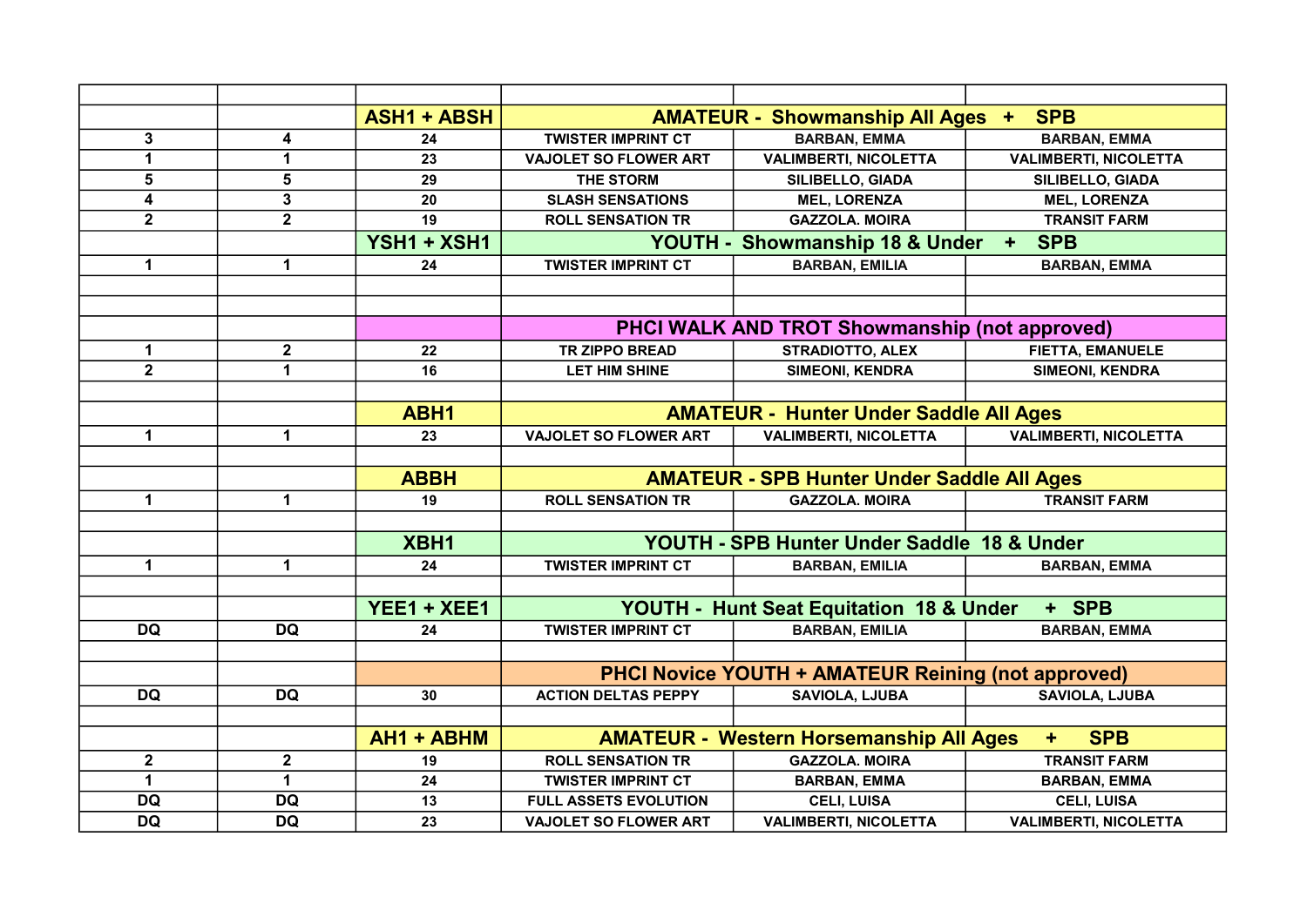|                |                         | <b>YH1 + XH1</b> |                                                               | YOUTH - Western Horsemanship 18 & Under | + SPB                                                           |
|----------------|-------------------------|------------------|---------------------------------------------------------------|-----------------------------------------|-----------------------------------------------------------------|
| $\mathbf 1$    | 1                       | 24               | <b>TWISTER IMPRINT CT</b>                                     | <b>BARBAN, EMILIA</b>                   | <b>BARBAN, EMMA</b>                                             |
|                |                         |                  |                                                               |                                         |                                                                 |
|                |                         |                  |                                                               |                                         | PHCI Novice YOUTH + AMATEUR Western Horsemanship (not approved) |
| $\mathbf{2}$   | $\mathbf 2$             | 24               | <b>TWISTER IMPRINT CT</b>                                     | <b>VOLPE, LORENZO</b>                   | <b>BARBAN, EMMA</b>                                             |
| 1              | $\overline{1}$          | 29               | <b>THE STORM</b>                                              | SILIBELLO, GIADA                        | SILIBELLO, GIADA                                                |
|                |                         |                  |                                                               |                                         |                                                                 |
|                |                         |                  |                                                               |                                         |                                                                 |
|                |                         |                  | <b>PHCI WALK AND TROT Western Horsemanship (not approved)</b> |                                         |                                                                 |
| <b>DQ</b>      | <b>DQ</b>               | 16               | <b>LET HIM SHINE</b>                                          | <b>SIMEONI, KENDRA</b>                  | <b>SIMEONI, KENDRA</b>                                          |
| 3              | 3                       | 22               | <b>TR ZIPPO BREAD</b>                                         | <b>STRADIOTTO, ALEX</b>                 | <b>FIETTA, EMANUELE</b>                                         |
| 1              | $\mathbf{1}$            | 31               | <b>GRACE CUSTOM GUN</b>                                       | <b>CARNEVALI, CAMILLA</b>               | <b>LOTTICI, FABRIZIO</b>                                        |
| $\mathbf{2}$   | $\overline{\mathbf{2}}$ | 13               | FULL ASSETS EVOLUTION                                         | <b>MICHIELIN, ANNALISA</b>              | <b>CELI, LUISA</b>                                              |
|                |                         | <b>GWP</b>       | <b>OPEN GREEN - Western Pleasure All Ages</b>                 |                                         |                                                                 |
| 1              | 1                       | 16               | <b>LET HIM SHINE</b>                                          | <b>SIMEONI, IVAN</b>                    | <b>SIMEONI, KENDRA</b>                                          |
| $\overline{2}$ | $\overline{2}$          | 15               | <b>JEY GIMILUNA</b>                                           | <b>PUCCIARELLI, ROSELLA</b>             | <b>PUCCIARELLI, ROSELLA</b>                                     |
|                |                         |                  |                                                               |                                         |                                                                 |
|                |                         | WP <sub>1</sub>  | <b>OPEN - Western Pleasure All Ages</b>                       |                                         |                                                                 |
| $\mathbf{2}$   | $\mathbf{2}$            | 28               | <b>SG CASPER DOC HITTER</b>                                   | <b>PUCCIARELLI, ROSELLA</b>             | <b>PUCCIARELLI, ROSELLA</b>                                     |
| 1              | 1                       | 13               | <b>FULL ASSETS EVOLUTION</b>                                  | <b>SIMEONI, IVAN</b>                    | <b>CELI, LUISA</b>                                              |
|                |                         |                  |                                                               |                                         |                                                                 |
|                |                         |                  |                                                               |                                         |                                                                 |
|                |                         | AWP1             | <b>AMATEUR - Western Pleasure All Ages</b>                    |                                         |                                                                 |
| 3              | $\mathbf 2$             | 29               | <b>THE STORM</b>                                              | SILIBELLO, GIADA                        | SILIBELLO, GIADA                                                |
| $\mathbf{2}$   | 1                       | 23               | <b>VAJOLET SO FLOWER ART</b>                                  | <b>VALIMBERTI, NICOLETTA</b>            | <b>VALIMBERTI, NICOLETTA</b>                                    |
| 1              | 3                       | 13               | <b>FULL ASSETS EVOLUTION</b>                                  | <b>CELI, LUISA</b>                      | <b>CELI, LUISA</b>                                              |
|                |                         |                  |                                                               |                                         |                                                                 |
|                |                         | <b>ABWP</b>      | <b>AMATEUR - SPB Western Pleasure All Ages</b>                |                                         |                                                                 |
| $\mathbf{2}$   | $\mathbf{2}$            | 24               | <b>TWISTER IMPRINT CT</b>                                     | <b>BARBAN, EMMA</b>                     | <b>BARBAN, EMMA</b>                                             |
| 1              | 1                       | 19               | <b>ROLL SENSATION TR</b>                                      | <b>GAZZOLA. MOIRA</b>                   | <b>TRANSIT FARM</b>                                             |
|                |                         | XWP1             | <b>YOUTH - SPB Western Pleasure 18 &amp; Under</b>            |                                         |                                                                 |
| $\mathbf{1}$   | 1                       | 24               | <b>TWISTER IMPRINT CT</b>                                     | <b>BARBAN, EMILIA</b>                   | <b>BARBAN, EMMA</b>                                             |
|                |                         |                  |                                                               |                                         |                                                                 |
|                |                         |                  |                                                               |                                         |                                                                 |